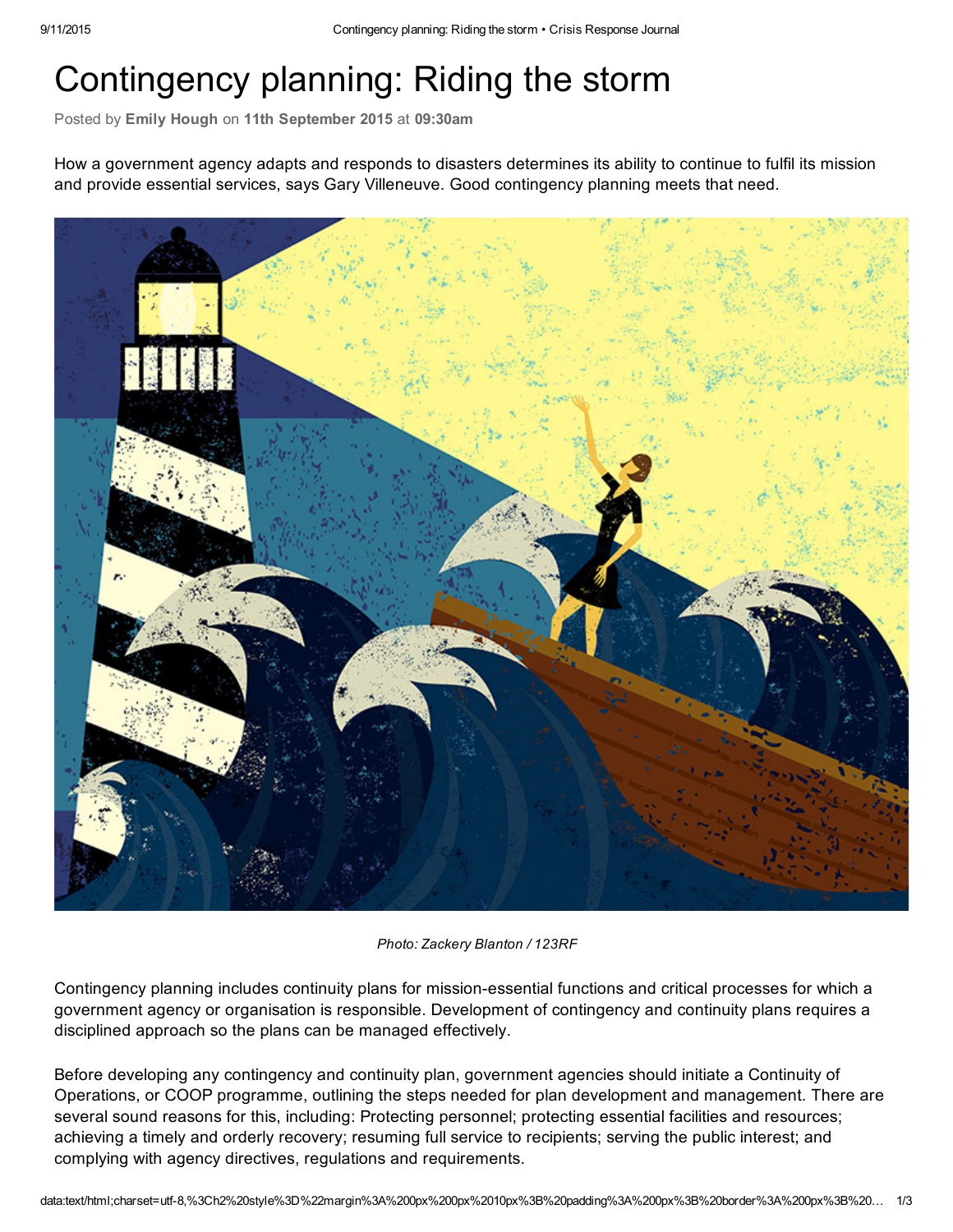COOP programme initiation involves leadership and management commitment, staffing personnel to perform the duties of contingency and continuity planning and execution, identifying facilities in which tasks can be carried out, and communicating information to stakeholders. Management commitment involves approving a budget to achieve objectives and complete required tasks.

Establish the need for the programme within the organisation and its components from understanding the entity's risks and vulnerabilities through development of resilience strategies and response, restoration and recovery plans. The organisation must support the programme with funding and build the programme framework.

After establishing a COOP programme, government organisations should conduct a risk assessment and once threats, their associated risks and vulnerabilities have been identified and prioritised, controls and countermeasures should be identified and installed to reduce, or mitigate, organisational exposure and the cost to implement such controls evaluated. Once identified, threats and vulnerabilities will be assessed as to the likelihood they would occur and the potential level of impact that would result.

The next step is a business process analysis, or BPA, and a business impact analysis (BIA). These provide information upon which continuity strategies and plans can be built. The processes involve collecting information through questionnaires, interviews, meetings and other sources from key personnel and managers within the agency or organisation.

The combination of the BPA and BIA will determine mission function and process criticality, including critical time periods, as well as identifying interdependencies between functions and processes. It will assess the impact of potential disruptions over time and identify the critical resources needed for recovery, including vital records. It will also determine the recovery time objectives (RTO) and recovery point objectives (RPOs) for each function and process, and determine legal and regulatory requirements. It is important to measure and assess the financial, operational, customer, regulatory and/or reputational impacts and determine the RTO and RPO for each of the organisation's functions and processes.

After the risk assessment, BPA and BIA are developed, government agencies and their subordinate activities should develop predetermined sets of instructions or procedures describing how mission-essential functions and critical processes will be continued or recovered within documented RTOs and sustain those functions and processes affected by disaster event(s) for some period of time before returning to normal.

Recommended strategies must be approved, funded and meet both the RTO and RPO identified in the BPA and BIA. A cost benefit analysis on the recommended strategies should be performed to align the cost of implementing the strategy against the assets at risk.

However, unless continuity plans are tested and exercised, the agency cannot be sure it will be able to provide essential services or reconstitute its mission essential functions and critical processes should a catastrophe occur. The primary purpose of performing exercises and tests is to identify deficiencies in COOP plans. Proper plan maintenance through change management also matures the continuity programme.

Implement a regular exercise schedule to establish continuity and recovery processes throughout the organisation. Use change management to track and document the continuity and recovery processes readiness, enable continuous improvement to these capabilities, and ensure that plans remain current and relevant. Establish an audit process in order to validate plans, ensure they are complete and accurate and that they comply with organisational goals, regulations, and industry standards as needed.

Prioritising, evaluating and implementing risk reduction, or mitigation, controls and countermeasures are an integral part of the risk management process. The primary purpose of risk mitigation is to reduce the consequences of an event before it occurs. This is also referred to as risk treatment.

The Emergency Response Plan documents how the organisation will respond to disaster events in a co-ordinated,